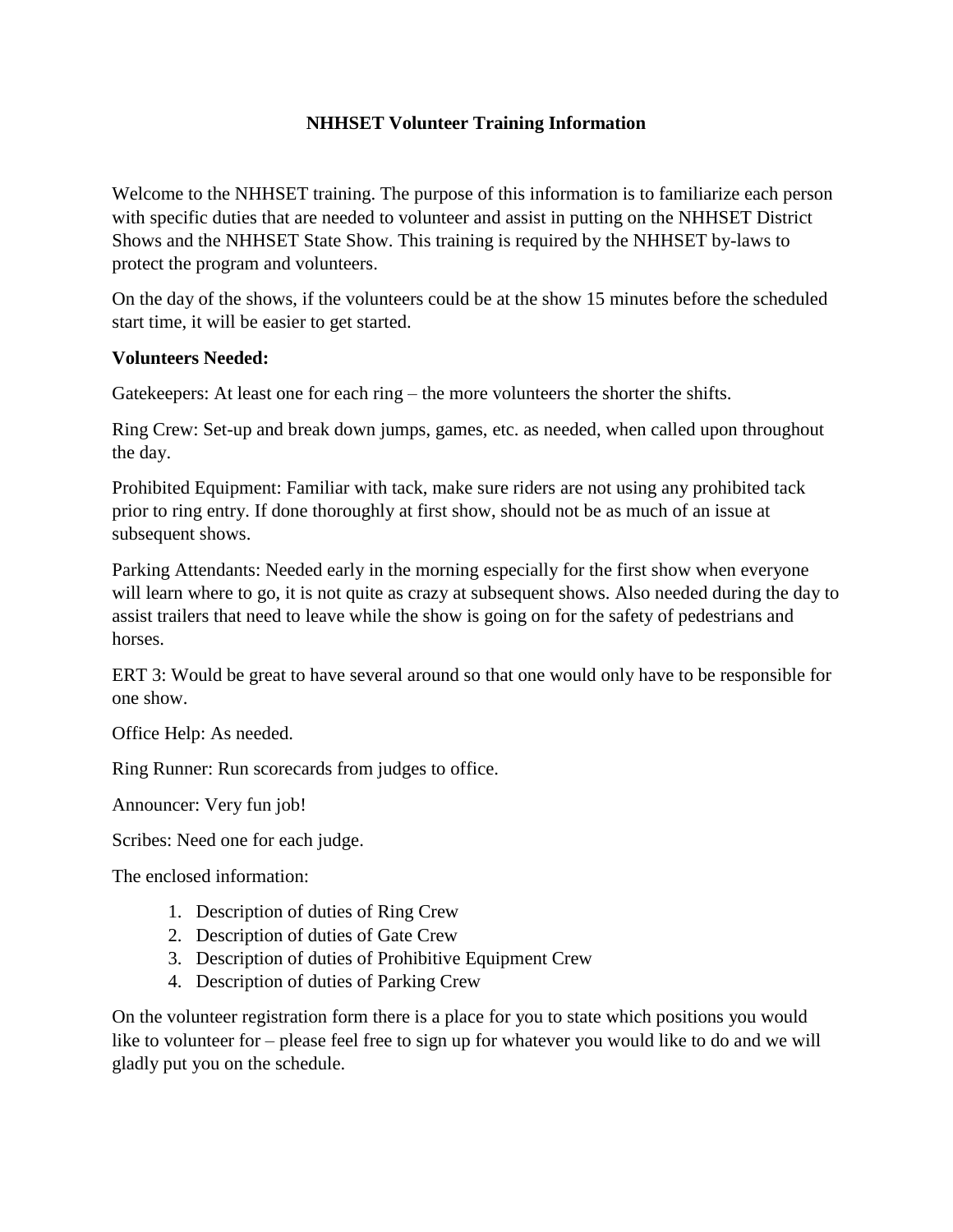Thank you for volunteering for NHHSET! You make it possible for the students to have an enriching, educational, and memorable experience.

# **NHHSET Ring Crew**

Duties:

- Crew to consist of 1 leader and assistants. The leader shall be responsible for assuring that the set-up/break down is done efficiently and quickly. In addition, the leader shall be part of the emergency response team.
- To assure that the obstacles are set up according to the NHHSET Ring Crew Book for each event.
- To look for potential safety issues in the riding rings: loose boards, holes, rocks, debris, swarming insects, defective equipment, etc.
- To make sure that the grounds are clean of litter at the end of the show.
- To assure that all standards and other farm owner property have been returned to their proper places.
- To assure that all NHHSET property had been boxed up and loaded into vehicles and the end of the show.

# **NHHSET Gate Keeping**

Duties:

- Be part of the emergency response team.
- Call riders on deck. Call riders into the ring.
- Wait for judge to okay rider into the ring (via walkie-talkie or signal).
- Fasten gate latch behind rider after horse and rider are completely in the ring.
- Check off riders from the class list as they enter the ring.
- Notify the rider on deck to stay nearby, but a safe distance from the gate area.
- When the pattern is finished, wait until the rider exits the ring completely.
- Call the "on deck" rider to the ring.
- Wait until pattern in completely finished and horse is exiting at a walk before opening the gate.
- No two horses should be in the ring at the same time unless it is a team event.
- Horses should enter and exit the ring at a walk only.
- Spectators are not allowed to stand along the gate or in the alley way leading to the gate.

\*Please be aware of your own safety. Do not walk behind or rapidly approach any horse to pet. Use caution not to close the gate too closely or quickly behind a horse.

\*At no time should another horse/rider be in the ring at the same time that one is still working on his or her pattern.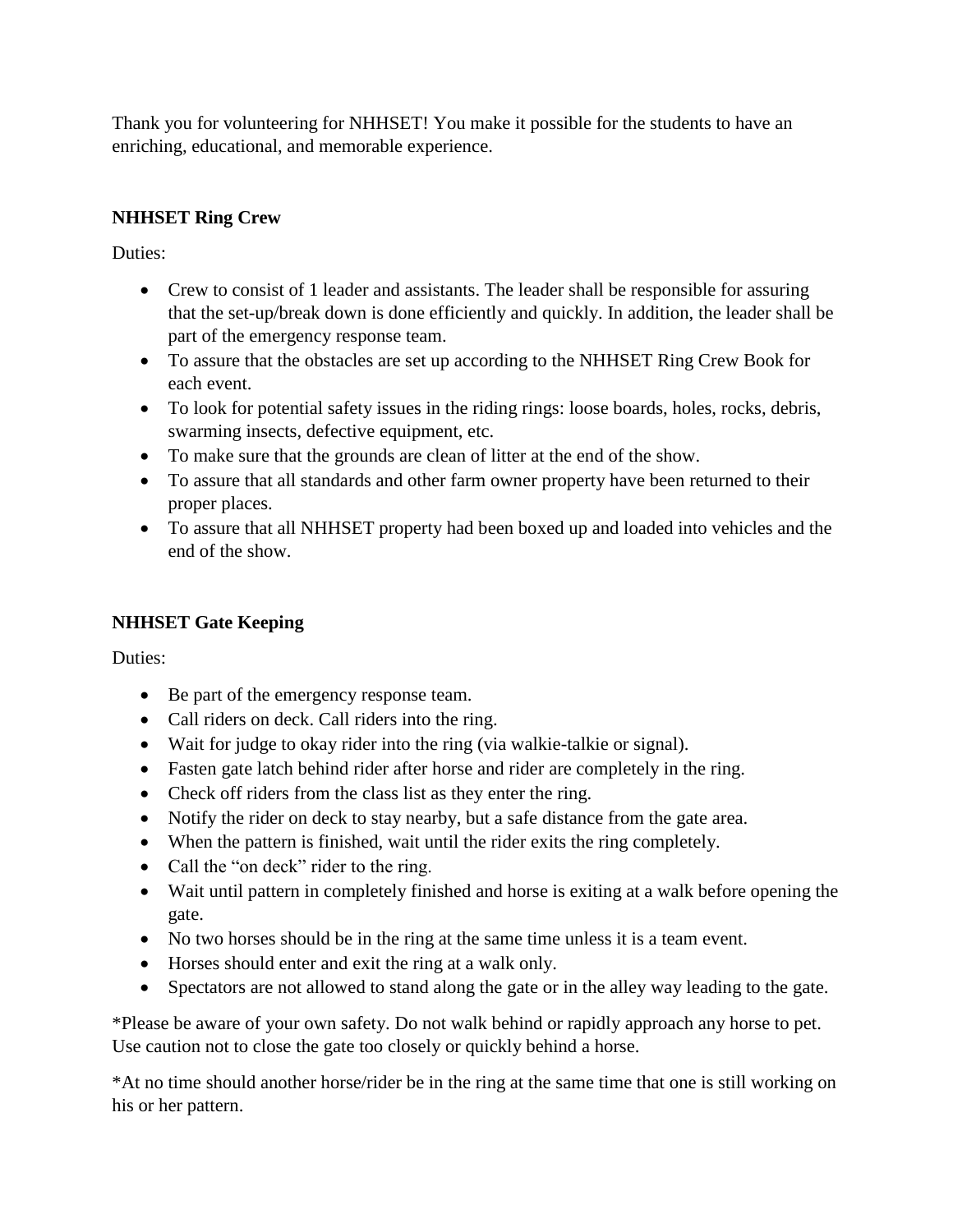Warm-up Ring:

- Keep the entrance area free of people and obstructions.
- Keep the gate closed and latched while riders are working in the ring.
- As you watch the horses/riders in the ring, they should be passing left shoulder to left shoulder when going in the opposite directions.
- Distance between horses must be at least one horse length from each other at all times. Faster horses, traveling in the same direction should stay to the outside of the ring. Slower horses always yield. Slower horses should be toward the center of the ring.

Timed Events:

- If a horse is refusing to enter the ring, a second horse may enter the ring in front of the horse in an attempt to lead the horse into the ring. A coach or advisor may also help the equine into the ring.
- Horses must enter and exit the arena at a walk, although dancing and hopping are acceptable if the rider is demonstrating control.
- The athlete may begin the course before the gate is closed, but the gate keeper should work to have the gate closed and latched as soon as possible after the rider has entered the ring.

\*Only riders, coaches, advisors, ring crew and officials are allowed in the ring.

## **NHHSET Prohibited Equipment**

Duties:

- Be available to answer questions of equipment usage from rider, coaches, advisors, etc.
- Inspect each rider to assure they are in compliance with the NHHSET rules for allowable equipment. No rider may ride or enter any rings if their equipment is on the Prohibited Equipment list.
- Notify the rider/coach/advisor if improper equipment is being used. (If time allows, the rider may change to correct equipment or DQ)
- Never place fingers and hands in a horses' mouth. If the bit looks suspicious, ask the rider what kind of bit they are using.

## **NHHSET Parking Attendant**

Duties:

- Attendants will be part of the emergency response team.
- Attendants must notify each driver that no horse is allowed to be unloaded from a trailer unless all required documentation has been submitted to NHHSET. If a rider/owner has